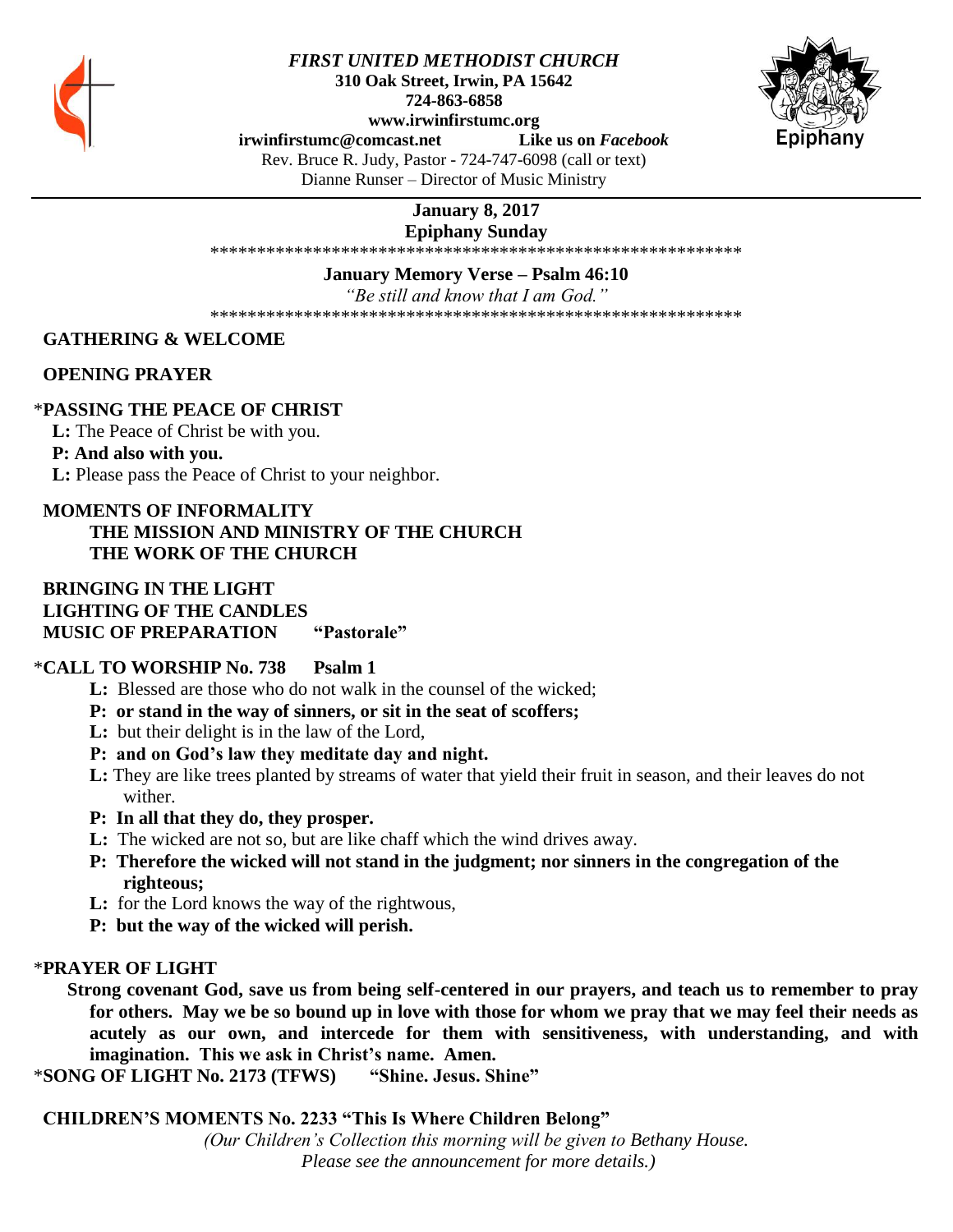### **ANTHEM 10:45 –"Covenant Prayer" – Chancel Choir**

### **PRESENTATION OF GOD'S TITHES AND OUR OFFERINGS OFFERTORY "Take My Life and Let It Be" \*DOXOLOGY No. 87, v.4**

These gifts we now bring, these presents, these tokens, These words can convey it, the joy of this day! When grateful we come, remembering, rejoicing, This song we now offer in honor and praise!

# \***PRAYER OF DEDICATION AND THANKS**

\***HYMN No. 221 "In the Bleak Mid-Winter"**

## **JOYS AND CONCERNS**

**For our joys we say: "Praise the Lord." For our concerns we say: "Lord, hear our prayers."**

 **PASTORAL PRAYER** 

 **SERMON SCRIPTURE John 14:15-17**

**SERMON** "The Covenant"

 **ANOINTING OF CHURCH LEADERS**

# **SACRAMENT OF HOLY COMMUNION III Pg. 15 THE INVITATION WORDS OF ASSURANCE**

### **SACRAMENT**

(All are welcome. Please follow the directions of the ushers.)

\***HYMN No. 254 "We Three Kings"**

## \***BENEDICTION**

\***MUSIC OF PARTING "Procession of the Magi"**

*The service is under the control of the Holy Spirit. The altar rail is always open.*

\***Those who are able, please stand**.

\*\*\*\*\*\*\*\*\*\*\*\*\*\*\*\*\*\*\*\*\*\*\*\*\*\*\*\*\*\*\*\*\*\*\*\*\*\*\*\*\*\*\*\*\*\*\*\*\*\*\*\*\*\*\*\*\*

**ATTENDANCE LAST WEEK Saturday - 13 Sunday – 78**

## **SERVING YOU TODAY**

**GREETERS:** 8:15 – Mike, Cheryl & Jason Kirsch 10:45 – Ethel Rosenberg & Edith Bush

**USHERS TEAMS:**  $8:15 - \text{Men's Group}$  10:45 - Tom Lehner

**SOUND TEAM:** 8:15 – Fritz Runser 10:45 - Penny Brant, Josh Burger

**NURSERY:** Our Nursery (birth through age 5) is open during the worship services. If no attendents are present, parents are still welcome to use the nursery however they must stay with their children.

**ALTAR FLOWERS:** The Altar flowers today are presented in honor of the 65<sup>th</sup> Wedding Anniversary of Bill and Elaine Mays.

\*\*\*\*\*\*\*\*\*\*\*\*\*\*\*\*\*\*\*\*\*\*\*\*\*\*\*\*\*\*\*\*\*\*\*\*\*\*\*\*\*\*\*\*\*\*\*\*\*\*\*\*\*\*\*\*\*

**CANCELING SUNDAY SERVICES: Unless state officials declare a "State of Emergency" which requires all non-emergency personnel to stay off the roads, services will be held here at FUMC.** Please evaluate the roads in your area to determine if they are safely passable. If you are not comfortable traveling on the roads surrounding your house, please stay safe and stay home.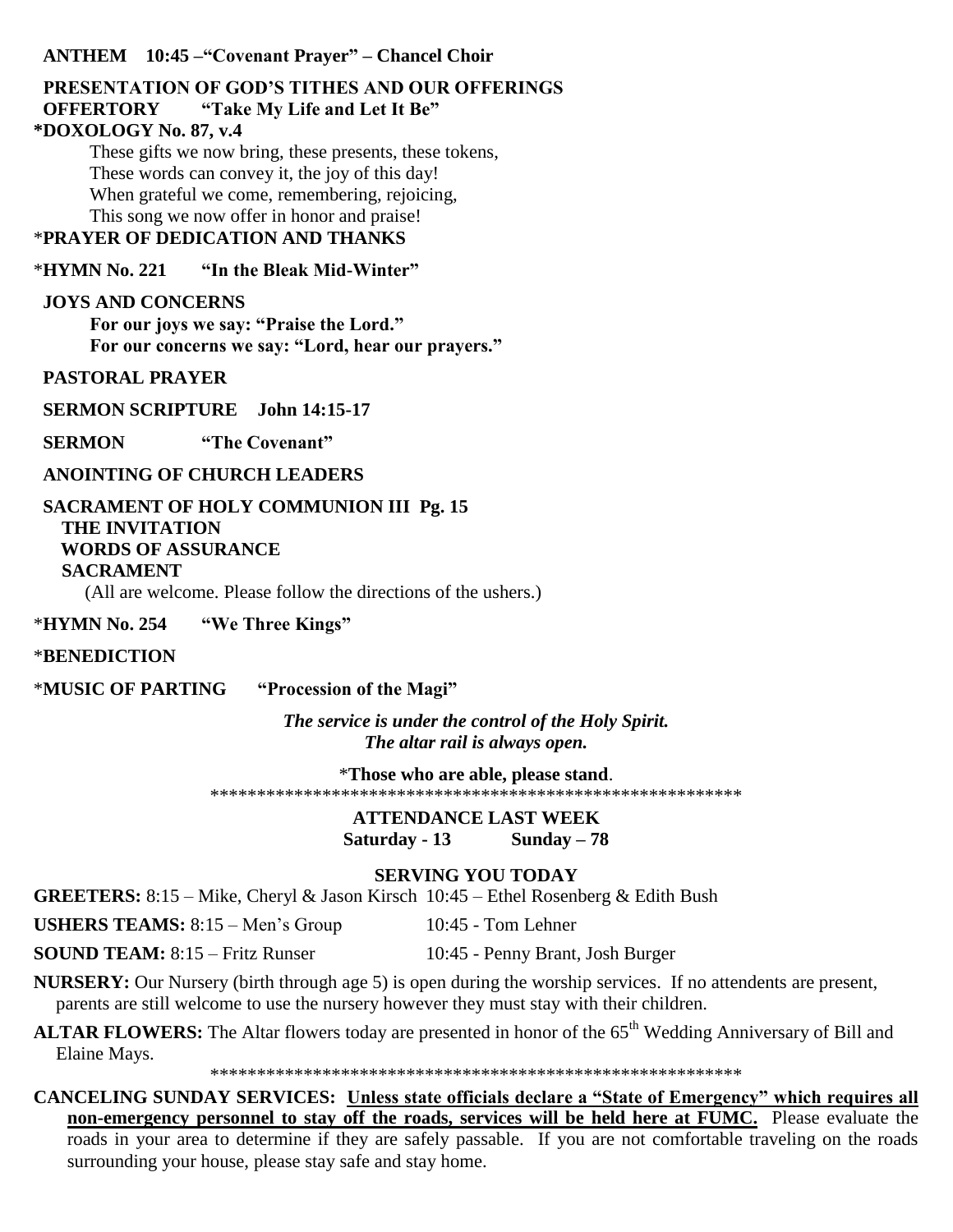- In the event that Pastor Bruce does cancel services, he will contact the area TV stations, provide them with the cancellation code for our church, and give them specific information. The cancellation will then be listed with others in the area.
- Please do not call the church to see if services are being held. This takes our custodian away from his tasks of preparing the building for services, clearing snow and ice and spreading salt on the sidewalks, and in every way ensuring that our property is safe for our worshipers and the community.
- Winter weather is always unpredictable. All-in-all, please use your best judgment, err on the side of caution, and stay safe.
- Committee Chairs If you cancel your meeting please remember to contact the custodian ... if possible by 4:00 **PM.** They are paid to prepare the church for your meeting and stay while people are in the building. If no one is meeting, they are making a special trip, sometimes in very bad weather, to be here for no reason. Again, if you cancel your meeting please remember to contact the custodian.

#### 

#### **THIS WEEK AT OUR CHURCH**

Office - 8:00 AM – 1:00 PM Monday thru Thursday; 8:00 AM – Noon on Friday Pastor Bruce - 10:00 AM - 1:00 PM Tuesday, Wednesday & Thursday 724-747-6098 (call or text) or email at preacherptl@gmail.com Please feel free to contact Pastor Bruce if you are in need of a pastoral visit.

# Today, Sunday, January 8

**Epiphany Sunday/Communion** 8:00 Prayer 8:15 Worship Service 9:30 Sunday School 10:45 Worship Service 12:15 SonShiners 12:30 Choir Members Christmas Party at Abruzzi's

### **Monday, January 9** 6:30 Grief Support

7:00 Dartball - A

### **Tuesday, January 10**

9:00 Men's Work Team 6:15 TOPS 6:30 Witness 7:00 Trustees 7:30 NA

### **Wednesday, January 11**

1:00 Bible Study (Assemble Room by the Pastor's office)

### Thursday, January 12

11:00 Staff Meeting (Office Closed)  $6:15$  C Bells 6:30 NA  $7:15$  Choir

**Friday January 13** 9:00 Food Bank Truck (Help Needed) Gym Closed

**Saturday, January 14** 9:00 Food Bank (Help Needed) 6:00 Alternative Worship Service

### **Next Sunday, January 15**

8:00 Prayer 8:15 Worship Service 9:30 Sunday School 10:45 Worship Service 12:15 Un-hanging of the Greens 12:15 SonShiners

#### 

# **ANNOUNCEMENTS**

**CHILDREN'S COLLECTIONS:** This week our children's collection will be given to Bethany House, in the impoverished community of Northview Heights in North Pittsburgh. This is one of the organizations supported by the Greensburg District. Their mission is to prepare children, youth, and adults of that community, academically, socially, economically, and spiritually for lifelong learning, achievement, health and prosperity. They work to provide quality supplemental education to children in preschool to the age of 18. Their focus is on those whose means do not allow for extra educational endeavors. http://www.bhaweb.org/

> **PDF**  $12/25 - $96.50$  $1/1 - $65.00$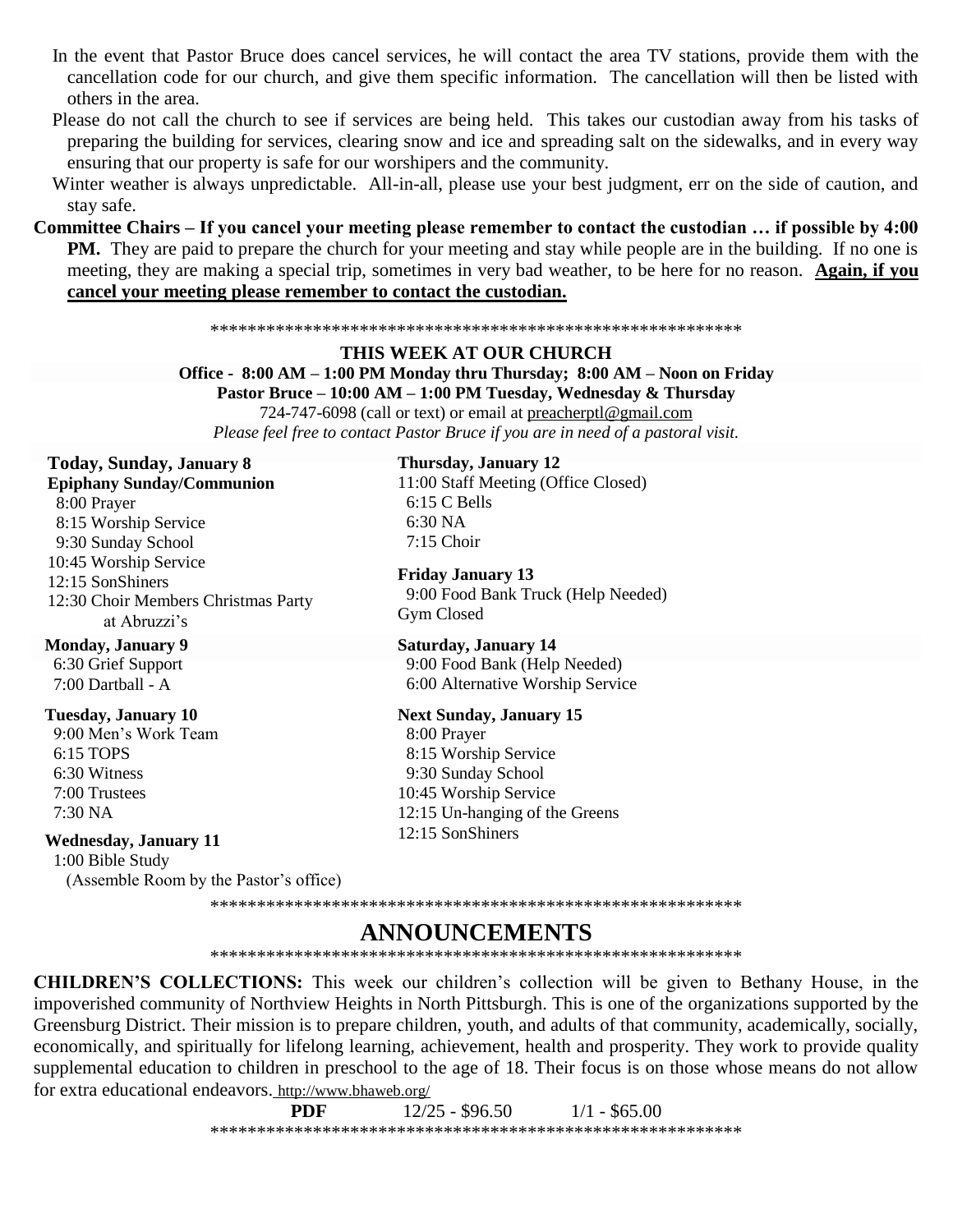# Pastor Bruce and Bonnie want to thank everyone for the cards and gifts during Christmas. We love you.

**ATTENTION:** All receipts for items that you have bought for the church and wish to be reimbursed for, or wish to have credit for on your annual giving statement, must be turned in today, January 8, 2017. After today the 2016 financial records will be closed and all credits will go toward the 2017.

**UN-HANGING OF THE GREENS:** Next Sunday, January  $15<sup>th</sup>$ , we will be taking down the church decorations immediately after the 10:45 AM service. If we have as many people stay to help as we did during Hanging of the Greens, we should be done in no time. Please plan on staying to help.

**NEWSLETTER DEADLINE:** All information for the February 2017 Newsletter is due in the office by Sunday, January 22<sup>nd</sup>. Please email (preferred) your information to fumc.jeanne.secrep@comcast.net or write it down and leave a copy on the office desk. Please do not call to submit your information. Any information not received by Sunday, January  $22<sup>nd</sup>$  will be published in the March 2017 Newsletter.

**CONFIRMATION CLASSES:** Confirmation classes will begin on Sunday, February 5<sup>th</sup> and run through Sunday, April 9<sup>th</sup>. The classes will be held during the Sunday School hour and Pastor Bruce will be the instructor. Youth who are interested in attending the Confirmation classes in preparation for becoming a member of our church should contact Pastor Bruce (724-747-6098 (call or text) or email at preacherptl@gmail.com) or the church office (724-863- $6858.$ 

\*\*\*\*\*\*\*\*\*\*\*\*\*\*\*\*\*\*\*\*\*\*\*\*

MEMBERSHIP CLASSES: Membership classes for those wishing to join our church, and those who would like a refresher course about the United Methodist Church, will take place during the Sunday School hour from Sunday, February  $19<sup>th</sup>$  through Sunday, March  $26<sup>th</sup>$ . The Confirmation class will be joining the Membership class for these sessions. Pastor Bruce will also be leading these sessions.

### **CHURCH CLEANING DAY-SAVE THE DATE VOLUNTEERS NEEDED!**

### Saturday, January 21, 2017 at 9:00 AM

Each volunteer will be assigned a project area to work on your own or in small groups. Please bring your bucket and rags! All help will be used and appreciated! We have a large old church and all areas need cleaned out and scrubbed

down.

If you have questions, please contact Becky Rudy 724-493-3734 

YOUTH MINISTER JOB OPENING: Are you a motivated, grace-filled Christian looking for part-time work? Join our team at Irwin First United Methodist Church! This position is roughly 20 hours/week and includes planning/coordinating/promoting activities with our youth and their friends to increase their faith. Activities include weekly youth group meetings, periodic youth events (fellowship, service projects, retreats), and some assistance with high school Sunday School. Personal commitment to Christ; working with youth using creativity, understanding, & kindness; Biblical worldview; and strong organizational/communication/team-building skills are necessary. Music/guitar skills, preaching capabilities, and computer/multi-media skills are a plus. Future potential growth into additional areas of ministry are available if mutually agreeable! Please send resume & cover letter to: Irwin First United Methodist Church, 310 Oak Street, Irwin, Pa 15642. Or email: fumc.debbie.offmgr@comcast.net Any questions, please call the church office at 724-863-6858

Winter can be beautiful and fun. It can also be dangerous. The guidelines below come from the American Red Cross.

As temperatures drop this winter, the American Red Cross offers ten steps people can take to stay safe during the cold weather.

**1. Layer up!** Wear layers of lightweight clothing to stay warm. Gloves and a hat will help prevent losing your body heat.